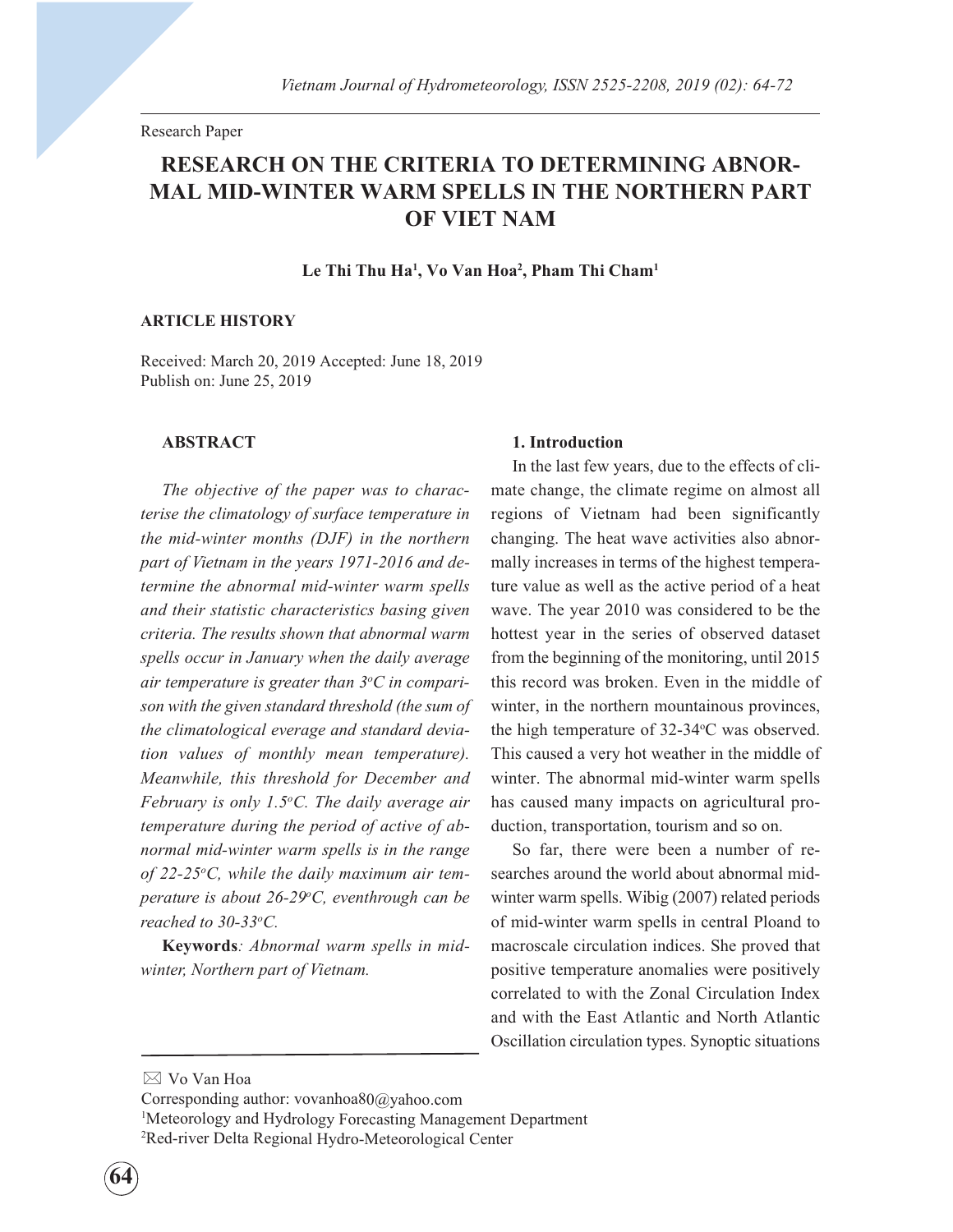responsible for the occurrence of warm spells in winter are related to the advection of relatively warm air from over the Atlantic as a result of the simultaneous occurrence of a high-pressure over South Europe and a centre of low pressure over North Europe. According to Francis and Vavrus (2012), these anomalous periods should be more persistent due to an increased amplitude of Rossby waves and their slower progression eastward. Such modifications in global circulation are an effect of the observed enhanced warming at high northern latitudes relative to mid-latitudes (Artic amplification) and the relaxation of poleward 1000 to 500hPa thickness gradients. Weakening zonal winds and slowing planetary waves translate into more persistent weather patterns at mid-latitudes, which are often extreme and are associated with upper troposhperic pressure and air flow patterns. Recently, Arkadiusz et al. (2019) had been studied to characterise the temporal and spatial variability of winter warm spells in Central Europe in the year 1966-1967 to 2015-2016. and to determine the circulation conditions of their occurrence. In this research, a warm spell was defined as a sequence of at least three warm days, i.e. when the maximum air temperature is higher than the 95<sup>th</sup> percentile of the probability density function designated from observation. The research has been proven that over the study period the air temperature increased in the winter season in Central Europe and this translated into an increase in number of warm days. An average of 3-5 warm spells was recorded per 10 years. The most numerous warm spells occurred during three winter season, i.e. 1989-1990, 2006-2007 and 2015-2016. The occurrence of warm spells was related to positive anomalies of geopotential heights over the study area in the cross section of the entire troposphere. Maximum anomalies appeared at 250hPa geopotential height, and they developed on average 9 days before the commencement of warm

spells over the study area.

In Vietnam, there were some reseaches on heat waves (Phan et al., 2010, 2011; Kieu et al., 2015; Do, 2014). However, these studies only paid attention to find out climatological characteristics based on given past observation datasets, changing trend in the past and future projection according to climate change scenarios. Meanwhile, research on abnormal warm spell phenomena in mid-winter in northern part of Vietnam have not been implemented. The objective of the paper was to characterise the climatology of surface temperature in the mid-winter months (DJF) in the northern part of Vietnam in the years 1971-2016 and determine the abnormal mid-winter warm spells and their statistic characteristics basing given criteria. The next sections of the paper will present the dataset and research methods used. Finally, we will give out some initial research result, discussion and recommendations for further research.

#### 2. Data and Methods

The 2 meters air temperature  $(T_{2m})$  at all of daily observation times and daily maximum temperature  $(T_m)$  in period 1971-2016 is collected at 8 manually surface meteorological stations in North part of Vietnam. The basic information of used 8 manually surface meteorological stations is shown on Table 1. The quality of these dataset is physically and climatologically checked before putting into account.

As according to climate, the mid-winter (from December to February) is the coldest time of the year in the North part of Vietnam. The statistics for many years shown that the climatological value of mid-winter monthly average temperature is popularly below  $18^{\circ}$ C. During these months, there may be strong cold surges with daily average air temperatures lower than  $15^{\circ}$ C, even falling below 13°C. The highest daily average temperature in many years is only popular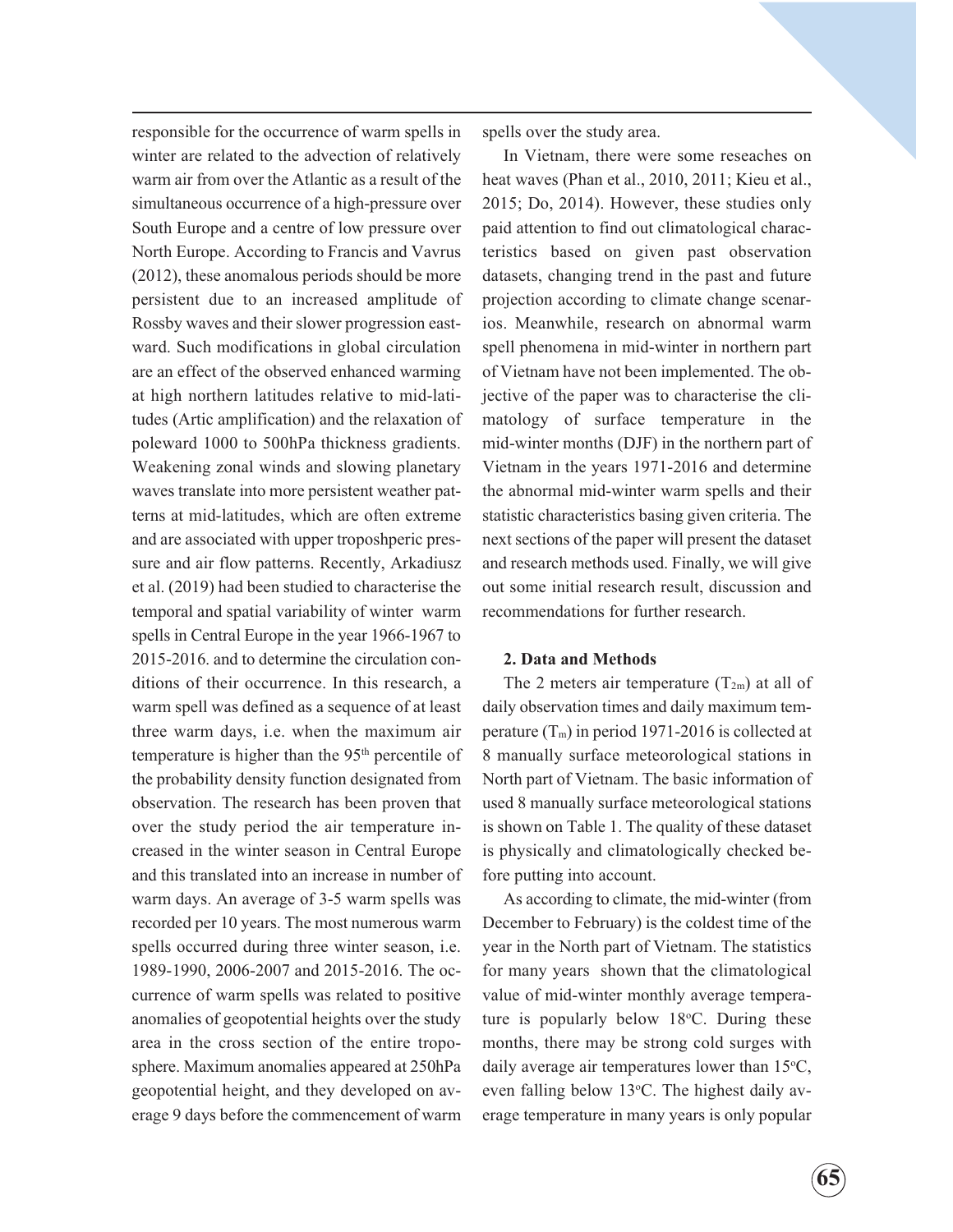| Order | Station name | Longitude<br>$(\text{deg.})$ | Latitude<br>$(\text{deg.})$ | Height<br>(meters) | Area name      |  |
|-------|--------------|------------------------------|-----------------------------|--------------------|----------------|--|
|       | Lai Chau     | 103.150                      | 22.067                      | 243.2              | North-West     |  |
| 2     | Dien Bien    | 103.000                      | 21.367                      | 475.1              | North-West     |  |
| 3     | Thai Nguyen  | 105.833                      | 21.600                      | 35.3               | Central North  |  |
| 4     | Tuyen Quang  | 105.217                      | 21.817                      | 40.8               | Central North  |  |
| 5     | Bac Giang    | 106.120                      | 21.170                      | 7.5                | North-East     |  |
| 6     | Phu Lien     | 106.633                      | 20.800                      | 112.4              | North-East     |  |
|       | Ha Noi       | 105.800                      | 21.017                      | 6.0                | Northern delta |  |
| 8     | Nam Dinh     | 106.150                      | 20.433                      | 1.9                | Northern delta |  |

Table 1. List of manually surface meteorological stations in North part of Vietnam.

from 20-22 °C. However, there are a number of years, alternating cold surges that appear more warm days, daily average temperatures can exceed the cold weather threshold (daily average temperature is below 20-22°C). The highest daily air temperature can reach 27-28 °C. Even in the North-Western part of Vietnam, at Lai Chau and Dien Bien station also occurred warm spell with the highest daily air temperature can reach 35- 36°C. The question is how to identify these unusual warm spell in mid-winter.

In order to determine abnormal warm spells in mid-winter months, we proposed the checking method as following:

- The climatological average of monthly average air temperature ( $T_{\text{TBNN}}^{i,j}$ ) and standard deviation of monthly average air temperature ( $\sigma_{\text{TBN}}^{i,j}$ ) is calculated basing on  $T_{2m}$  dataset in period 1971-2016 in which i get values of 12, 1 and 2 corresponding to December, Jannuary and February, j varies from 1 to 8 corresponding to 8 surface meteorological stations as shown in Table 1. The sum of  $T_{\text{IBNN}}^{i,j}$  and  $\sigma_{\text{TBN}}^{i,j}$  is called as standard threshold ( $T_j^i = T_{TBNN}^{i,j} \sigma_{TBN}^{i,j}$ ) and this sum is used to determine whether given month is unusual warm in comparison with the normal.

- Calculate the deviation  $\Delta T_{\text{TBT}}^{i,j} = T_{\text{TBT}}^{i,j} - T_{j}^{i}$ if the deviation is positive, then the monthly average air temperature of given month is considered warmer than the climate. In other words,

there is the possibility of warm spells alternating with cold surges. Conversely, if the deviation is negative, it indicates that the monthly average air temperature of given month is suitable for the climate standard. The process of calculating above mentioned deviation is done separately for each mid-winter month in the period of 1971- 2016 and each surface meteorological stations is studied. Supposing that there were N is found in given M months of the period 1971-2016 ( $N \leq$ M) satisfied the criteria, i.e the monthly average air temperature higher than the standard threshold  $(T_j^i)$ . The procedure to determine warm spells will be implemented for each of N months.

- For each of N, continously calculate the deviation between daily average air temperatiure of each day in given month  $(T_b^{i,j,k})$  with standard threshold  $(T_j^i)$ :  $\Delta T_{tb}^{i,j,k} = T_{tb}^{i,j,k}$  -  $T_j^i$  in which k is index of day in given month. A warm spell is determined to occur when satisfying the following 2 criteria:

According to the above method, the deviation between the daily average temperature  $(T_{\text{tb}}^{\text{i}, \text{j}, \text{k}})$  and the standard threshold  $(T_j^i)$  is the criterion for determining an abnormal warm spell in mid-winter. Specifically, the positive value of the deviation  $\Delta T_{\text{th}}^{i,j,k}$  is the threshold that indicates whether the abnormal warm spell occurs or does not occur in the given months. The variation of the threshold determined by this deviation will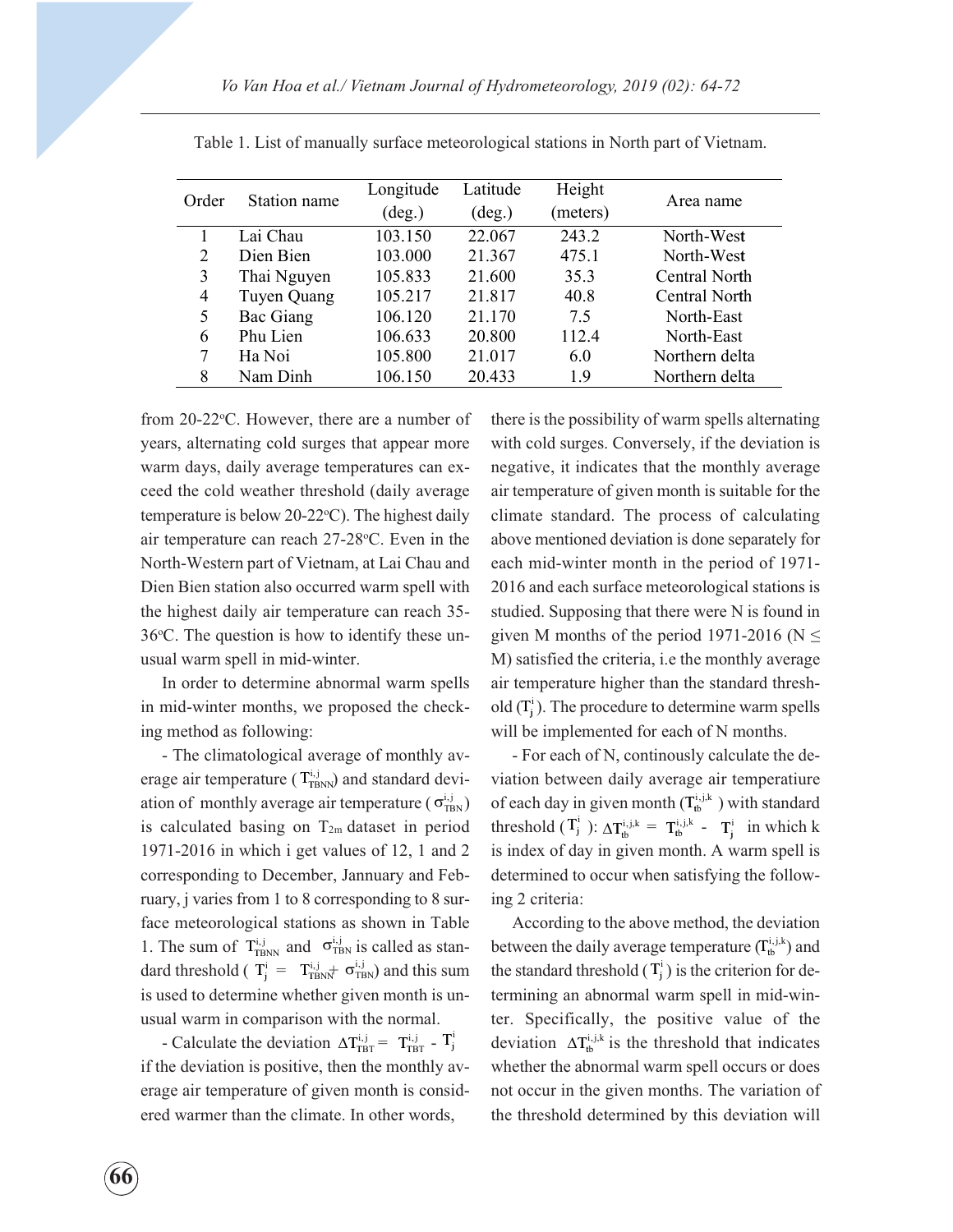change the number of mid-winter warm spell found during 1971-2016. The question of how much is the threshold for deviation is appropriate to determine an abnormal warm spell in midwinter. In this study, the concept of "*abnormal*" of the warm spell is understood acccording to two meanings: 1) having daily average temperature higher than the standard threshold  $(T_j^i)$ and 2) must be rare event (low occurrence frequency).

In order to select the appropriate threshold, in this study we propose a survey based on a fixed number of thresholds based on deviations  $\Delta T_{\text{tb}}^{i,j,k}$ including: 1.5°C, 2.0°C, 2.5°C, 3.0°C, 3.5°C and 4.0 °C. Based on the results of determining the number of abnormal warm spell in mid-winter according to the above defined thresholds, the analysis process will be carried out to make the selection of the appropriate threshold. The next section will detail the results of this survey as well as the results of calculating some of the climitological average characteristics of temperature field in the mid-winter months of the period 1971-2016 in the northern region of Vietnam.

## 3. Results

Fig. 1 show out the spatial distribution of climatological mean of monthly average air temperature  $T^{2m}_{T<sub>BBN</sub>}$  (left) and monthly maximum air temperature  $T_{\text{max}}^{\text{max}}$  (right) for January. It can be seen that the distribution of  $T_{\text{\tiny{TBN}}}^{2m}$  is quite homogeneous and fluctuate in the range of 16.0- 16.5°C. Particularly in Lai Chau and Dien Bien stations,  $T_{\text{max}}^{2m}$  is higher than the other station. Meanwhile, the  $T_{\text{max}}^{\text{max}}$  ranges from 19.0-20.0°C, only two Lai Chau and Dien Bien stations range from  $23.0 - 24.0$ °C.

Based on the method of determining the number of abnormal warm spells, the statistical results for January point out a lot of found warm spells when the  $\Delta T_{\text{tb}}^{i,j,k}$  thresholds of 1.5°C, 2.0°C,

 $2.5^{\circ}$ C is applied. Therefore, these thresholds do not meet the requirement for rare occurrence frequency. Table 2 shows the results of the determination of abnormal warm spells in January based on threshold of 3°C. A total of 23 abnormal warm spells occurred in January during the period of 1971-2016 and only occurred in 17 years/46 years. The length of abnormal warm spell lasts 2-3 days on average. The year that recorded 2 abnormal warm spells occurred in January including 1980, 1993, 1998, 2001, 2006, and 2016. During these abnormal warm spells, the daily maximum temperature  $(T_m)$  was popular from  $26\text{-}28\text{°C}$  (T<sub>m</sub> fluctuates in the range of  $19-20$ °C on average). The longest abnormal warm spell is up to 7 days was found in 2000 (from 9 to 16 January). However, this year was not the hottest year in period of 1971-2016. The highest daily average air temperature recorded at abnormal warm spell from 9 to 10 January, 1998 was  $24.4$ <sup>o</sup>C and deviation was up to  $5.4$ <sup>o</sup>C in comparison with climate mean. The highest  $T_m$ value recorded at Tuyen Quang station during the abnormal warm spell from January 22-25,  $2001$  was  $32^{\circ}$ C. The survey results for the thresholds of  $3.5^{\circ}$ C and  $4.0^{\circ}$ C show that there are very few abnormal warm spells found (about 6 events/46 years) because many warm spells do not meet the criteria of 2 consecutive days that  $\Delta T_{\text{tb}}^{i,j,k}$  is greater than the given threshold. Research on the criteria to determining absormal mid-winter warm spells in the northern part of<br>anneal mid-winter warm spell 2.5°C is applied. Therefore, these thresholds do<br>near that the transform of the criterion of the

The spatial distribution of  $T_{T_{T_{\text{DNN}}}}^{2m}$  and  $T_{T_{\text{DNN}}}^{max}$  for February is similar to January (Fig. 2). It can be seen that in February,  $T_{\text{max}}^{2m}$  ranges from 17.5-17.8 °C in the North-East, Central North and Northern delta regions and varies 18.3-19.0°C in the North-West region. Similary,  $T_{\text{max}}^{\text{max}}$  in the North-East, Central North and Northern delta regions only ranges from 20-22°C. However,

 $T_{\text{max}}^{\text{max}}$  fluctuated in the range of 26°C in the North-West region. For December, spatial distribution of climatological mean  $T^{2m}_{T_{T_{\text{BNN}}}}$  and  $T_{T_{\text{BNN}}}$ is very homogeneous and fluctuate in the range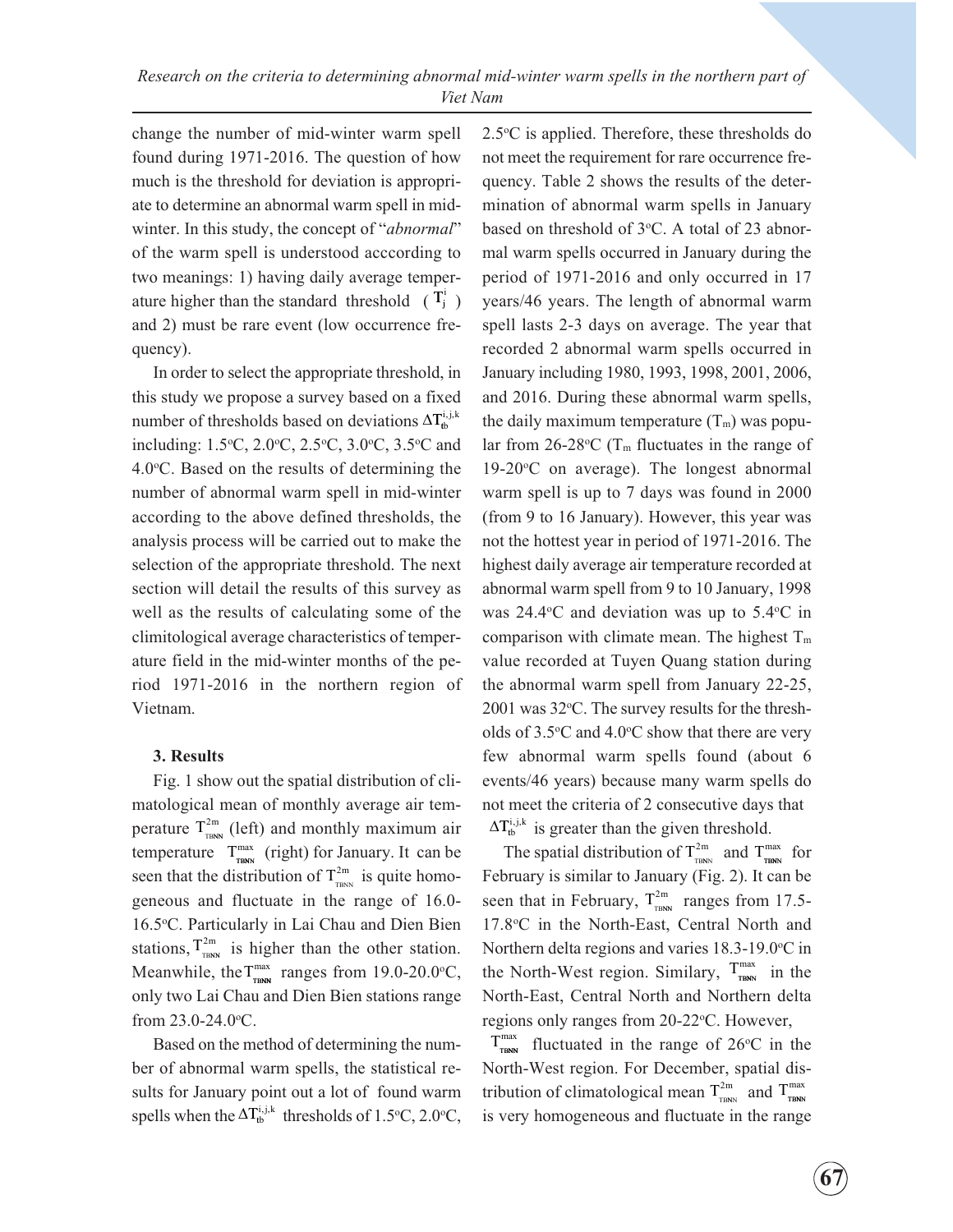gion,  $T_{\text{max}}^{\text{max}}$  fluctuated in the range of 23.5-24.0°C. of 17.5-18.5°C. The  $T_{\text{max}}^{\text{max}}$  fluctuated in the range<br>of 21.5-22.5°C in the North-East, Central North<br>and Northern delta regions. For North-West re-<br>gion,  $T_{\text{max}}^{\text{max}}$  fluctuated in the range of 23.5-24.0°C. of 21.5-22.5°C in the North-East, Central North and Northern delta regions. For North-West reHowever, the daily maximum temperature is more higher than normal during occurrence days of abnormal warm spells.



Fig.1. The spatial distribution of climatological mean of monthly average air temperature (left) and monthly maximum air temperature (right) for January.

Table 2. The number of abnormal warm spells recorded in January from 1971-2016 based on 3oC threshold and their characteristics.

|                | Year | Day                     | $T_j^i$ | $\Delta T_{tb}^{i,j,k}$ | <b>Station name</b> |                    |                |                       |              |             |             |                            |
|----------------|------|-------------------------|---------|-------------------------|---------------------|--------------------|----------------|-----------------------|--------------|-------------|-------------|----------------------------|
| Order          |      |                         |         |                         | Lang                | Nam<br><b>Dinh</b> | Thai<br>Nguyen | <b>Tuyen</b><br>Quang | Bac<br>Giang | Phu<br>Lien | Lai<br>Chau | <b>Dien</b><br><b>Bien</b> |
|                | 1979 | 11                      | 19.0    | 3.1                     | 22.1                | 21.9               | 22.1           | 21.5                  | 21.4         | 21.4        | 17.4        | 16.8                       |
| 1              | 1979 | 12                      | 19.0    | 3.3                     | 22.3                | 22.4               | 22.6           | 21.5                  | 22.6         | 21.9        | 16.9        | 16.3                       |
|                | 1979 | 13                      | 19.0    | 3.8                     | 22.8                | 22.5               | 22.3           | 22.7                  | 22.1         | 21.7        | 16.5        | 16.0                       |
|                | 1980 | $\mathbf{1}$            | 19.0    | 3.6                     | 22.6                | 22.8               | 23.0           | 23.0                  | 22.3         | 21.8        | 17.4        | 16.3                       |
| $\overline{2}$ | 1980 | 2                       | 19.0    | 3.9                     | 22.9                | 23.0               | 22.8           | 23.6                  | 23.0         | 22.2        | 17.4        | 16.8                       |
|                | 1980 | 3                       | 19.0    | 3.5                     | 22.5                | 22.5               | 22.7           | 23.2                  | 22.4         | 21.2        | 17.5        | 16.9                       |
| 3              | 1980 | 28                      | 19.0    | 3.7                     | 22.7                | 21.4               | 22.4           | 22.0                  | 22.6         | 21.4        | 19.1        | 18.2                       |
|                | 1980 | 29                      | 19.0    | 3.7                     | 22.7                | 21.3               | 22.5           | 20.5                  | 21.7         | 21.0        | 18.5        | 17.0                       |
|                | 1987 | $\mathbf{2}$            | 19.0    | 3.9                     | 22.9                | 22.3               | 22.5           | 21.1                  | 22.2         | 21.1        | 18.7        | 18.4                       |
| 4              | 1987 | 3                       | 19.0    | 3.1                     | 22.1                | 22.2               | 22.0           | 22.8                  | 22.5         | 21.0        | 19.1        | 18.6                       |
|                | 1987 | $\overline{\mathbf{4}}$ | 19.0    | 3.2                     | 22.2                | 21.5               | 20.9           | 22.4                  | 21.0         | 21.1        | 19.2        | 19.6                       |
|                | 1991 | 20                      | 19.0    | 3.4                     | 22.4                | 22.1               | 21.4           | 20.6                  | 21.5         | 20.2        | 19.9        | 20.9                       |
| 5              | 1991 | 21                      | 19.0    | 3.8                     | 22.8                | 21.8               | 23.0           | 23.0                  | 22.7         | 21.4        | 18.6        | 20.1                       |
|                | 1991 | 22                      | 19.0    | 3.5                     | 22.5                | 21.6               | 22.6           | 22.7                  | 23.0         | 21.1        | 17.6        | 19.9                       |
|                | 1991 | 23                      | 19.0    | 3.5                     | 22.5                | 22.2               | 21.5           | 23.0                  | 22.3         | 20.9        | 18.8        | 20.7                       |
| 6              | 1993 | 3                       | 19.0    | 3.6                     | 22.6                | 22.5               | 22.4           | 21.4                  | 22.7         | 21.6        | 18.7        | 20.5                       |
|                | 1993 | 4                       | 19.0    | 4.1                     | 23.1                | 22.4               | 22.5           | 23.3                  | 22.6         | 21.3        | 18.4        | 20.7                       |
| 7              | 1993 | $\boldsymbol{9}$        | 19.0    | 3.4                     | 22.4                | 22.3               | 21.4           | 22.6                  | 21.4         | 21.1        | 19.7        | 20.3                       |
|                | 1993 | 10                      | 19.0    | 3.1                     | 22.1                | 21.9               | 21.2           | 22.3                  | 21.2         | 21.1        | 19.2        | 20.0                       |
|                | 1994 | 11                      | 19.0    | 3.5                     | 22.5                | 21.9               | 22.5           | 22.7                  | 21.8         | 20.8        | 17.7        | 20.8                       |
| 8              | 1994 | 12                      | 19.0    | 4.2                     | 23.2                | 22.9               | 23.0           | 23.3                  | 23.2         | 21.5        | 17.8        | 20.1                       |
|                | 1998 | $\mathbf{2}$            | 19.0    | 3.8                     | 22.8                | 22.4               | 22.8           | 22.9                  | 22.3         | 22.2        | 18.6        | 19.9                       |
| 9              | 1998 | 3                       | 19.0    | 4.0                     | 23.0                | 22.3               | 22.0           | 21.9                  | 22.4         | 22.0        | 19.7        | 20.1                       |
|                | 1998 | 4                       | 19.0    | 3.3                     | 22.3                | 21.8               | 22.6           | 23.1                  | 21.7         | 21.4        | 19.8        | 20.1                       |
|                | 1998 | 8                       | 19.0    | 3.8                     | 22.8                | 22.7               | 22.9           | 21.6                  | 23.3         | 23.0        | 19.4        | 21.1                       |
|                | 1998 | 9                       | 19.0    | 5.4                     | 24.4                | 23.8               | 23.9           | 23.7                  | 24.4         | 23.8        | 19.7        | 22.8                       |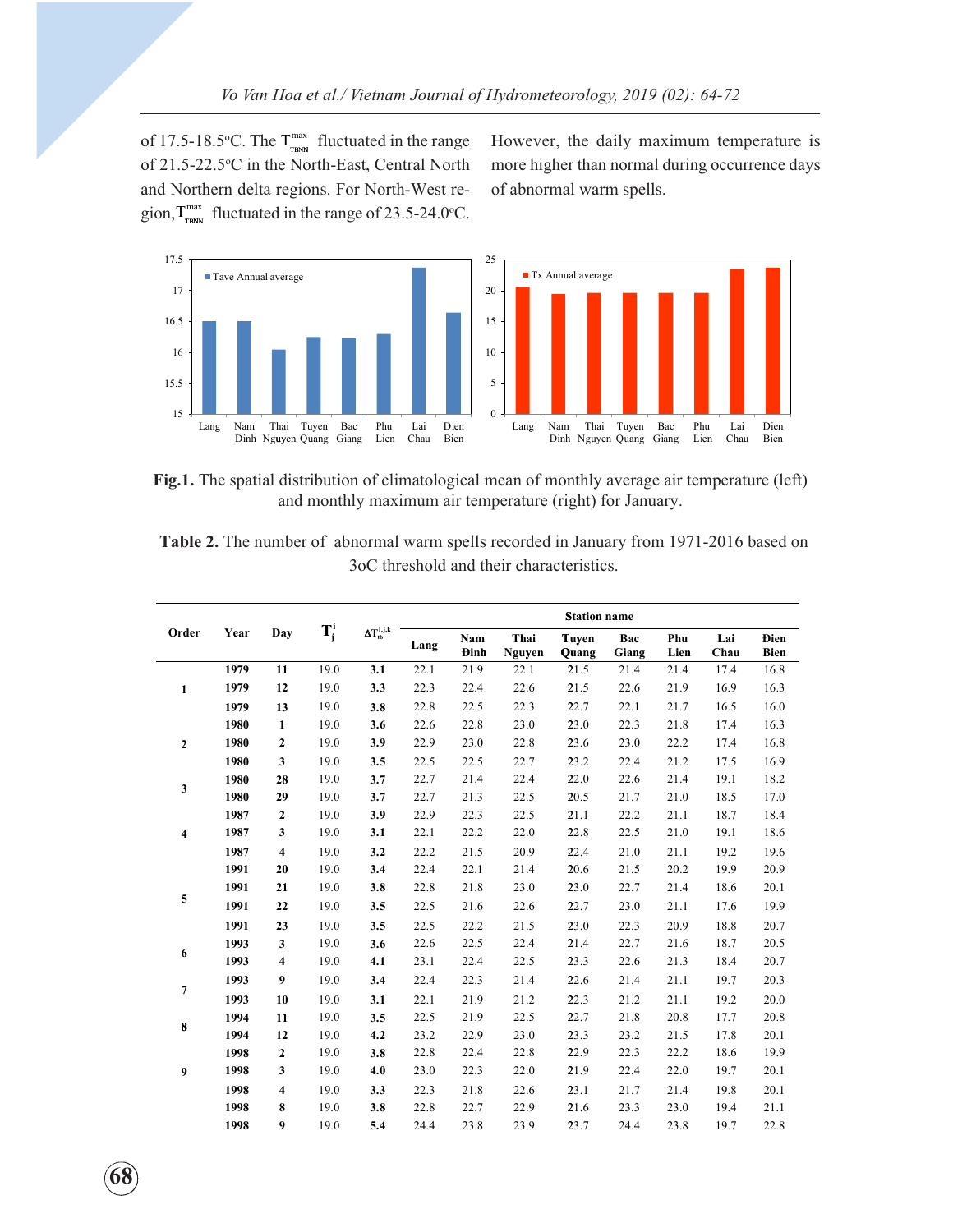Research on the criteria to determining abnormal mid-winter warm spells in the northern part of Viet Nam

| 10         | 1998 | 10             | 19.0 | 5.4 | 24.4 | 24.8 | 25.1 | 24.3 | 24.9 | 24.0 | 19.1 | 21.4 |
|------------|------|----------------|------|-----|------|------|------|------|------|------|------|------|
|            | 1998 | 11             | 19.0 | 4.2 | 23.2 | 23.0 | 22.1 | 23.6 | 21.7 | 23.1 | 18.8 | 20.3 |
|            | 1999 | 30             | 19.0 | 3.3 | 22.3 | 21.1 | 23.1 | 23.3 | 22.9 | 21.4 | 19.0 | 20.9 |
| 11         | 1999 | 31             | 19.0 | 5.4 | 24.4 | 23.1 | 22.9 | 24.3 | 23.0 | 21.4 | 22.6 | 24.4 |
|            | 2000 | 9              | 19.0 | 3.8 | 22.8 | 22.1 | 22.3 | 23.3 | 22.7 | 21.4 | 17.2 | 21.0 |
|            | 2000 | 10             | 19.0 | 3.3 | 22.3 | 21.6 | 21.6 | 22.0 | 22.2 | 20.6 | 19.6 | 21.6 |
|            | 2000 | 11             | 19.0 | 4.2 | 23.2 | 22.8 | 22.3 | 23.0 | 22.8 | 21.0 | 19.5 | 21.9 |
| 12         | 2000 | 12             | 19.0 | 5.2 | 24.2 | 23.5 | 23.5 | 23.9 | 23.5 | 21.6 | 19.2 | 21.2 |
|            | 2000 | 13             | 19.0 | 3.6 | 22.6 | 20.9 | 22.9 | 24.3 | 22.4 | 20.2 | 17.6 | 20.5 |
|            | 2000 | 14             | 19.0 | 4.8 | 23.8 | 23.5 | 23.2 | 23.0 | 23.2 | 22.0 | 16.4 | 19.7 |
|            | 2000 | 15             | 19.0 | 4.4 | 23.4 | 22.4 | 23.0 | 23.3 | 22.9 | 21.4 | 16.4 | 19.4 |
|            | 2001 | 6              | 19.0 | 3.1 | 22.1 | 21.8 | 22.0 | 20.8 | 19.7 | 16.8 | 18.7 | 21.0 |
| 13         | 2001 | $\overline{7}$ | 19.0 | 4.4 | 23.4 | 23.1 | 22.4 | 22.6 | 22.3 | 21.7 | 18.8 | 20.0 |
|            | 2001 | 8              | 19.0 | 4.5 | 23.5 | 23.7 | 23.5 | 23.7 | 23.8 | 21.5 | 18.5 | 17.8 |
|            | 2001 | 22             | 19.0 | 4.1 | 23.1 | 22.9 | 22.3 | 22.7 | 22.8 | 21.5 | 19.2 | 21.6 |
|            | 2001 | 23             | 19.0 | 4.6 | 23.6 | 23.1 | 23.5 | 24.6 | 22.8 | 21.7 | 19.3 | 19.8 |
| 14         | 2001 | 24             | 19.0 | 4.6 | 23.6 | 23.0 | 22.7 | 24.5 | 22.9 | 21.8 | 21.1 | 22.5 |
|            | 2001 | 25             | 19.0 | 4.2 | 23.2 | 23.2 | 22.8 | 25.5 | 22.7 | 21.5 | 21.1 | 21.8 |
|            | 2002 | 17             | 19.0 | 4.2 | 23.2 | 22.6 | 22.1 | 22.3 | 22.6 | 21.9 | 17.6 | 17.8 |
| 15         | 2002 | 18             | 19.0 | 3.9 | 22.9 | 22.6 | 22.4 | 22.1 | 22.4 | 22.5 | 18.5 | 17.8 |
| 16         | 2003 | 25             | 19.0 | 4.3 | 23.3 | 23.2 | 22.7 | 21.8 | 23.2 | 22.0 | 18.8 | 17.6 |
|            | 2003 | 26             | 19.0 | 4.7 | 23.7 | 22.9 | 23.7 | 23.3 | 23.3 | 22.5 | 19.5 | 18.5 |
|            | 2005 | 25             | 19.0 | 3.7 | 22.7 | 21.8 | 22.1 | 22.4 | 22.3 | 20.3 | 19.8 | 19.0 |
| 17         | 2005 | 26             | 19.0 | 4.1 | 23.1 | 22.3 | 23.1 | 23.3 | 23.0 | 21.3 | 19.3 | 18.9 |
|            | 2005 | 27             | 19.0 | 3.8 | 22.8 | 21.4 | 23.0 | 23.8 | 22.9 | 20.5 | 19.6 | 18.9 |
|            | 2006 | 3              | 19.0 | 3.4 | 22.4 | 21.7 | 21.7 | 22.2 | 21.7 | 20.6 | 16.9 | 16.3 |
| ${\bf 18}$ | 2006 | 4              | 19.0 | 4.4 | 23.4 | 23.1 | 22.9 | 23.1 | 22.7 | 21.8 | 17.4 | 16.6 |
| 19         | 2006 | 18             | 19.0 | 4.9 | 23.9 | 23.2 | 22.9 | 24.4 | 22.9 | 21.5 | 19.4 | 18.4 |
|            | 2006 | 19             | 19.0 | 4.7 | 23.7 | 22.9 | 23.3 | 23.4 | 23.1 | 21.4 | 17.9 | 18.2 |
|            | 2008 | 11             | 19.0 | 4.8 | 23.8 | 23.2 | 23.4 | 23.4 | 23.5 | 22.0 | 19.8 | 17.9 |
| 20         | 2008 | 12             | 19.0 | 4.2 | 23.2 | 22.9 | 23.2 | 21.7 | 22.8 | 22.5 | 18.7 | 17.9 |
|            | 2008 | 13             | 19.0 | 3.7 | 22.7 | 22.0 | 22.0 | 23.4 | 21.4 | 20.9 | 18.3 | 18.0 |
| 21         | 2010 | 30             | 19.0 | 3.7 | 22.7 | 22.0 | 21.7 | 22.2 | 21.9 | 20.8 | 19.5 | 19.2 |
|            | 2010 | 31             | 19.0 | 4.9 | 23.9 | 23.7 | 23.5 | 24.2 | 23.6 | 22.0 | 20.0 | 19.6 |
| 22         | 2016 | 5              | 19.0 | 3.5 | 22.5 | 22.2 | 21.1 | 21.2 | 20.5 | 20.9 | 19.8 | 18.8 |
|            | 2016 | 6              | 19.0 | 3.7 | 22.7 | 22.1 | 21.6 | 20.8 | 21.7 | 21.6 | 17.9 | 17.8 |
| 23         | 2016 | 10             | 19.0 | 5.6 | 24.6 | 23.9 | 23.0 | 23.6 | 23.5 | 22.5 | 20.1 | 20.1 |
|            | 2016 | 11             | 19.0 | 3.2 | 22.2 | 22.4 | 21.2 | 20.9 | 20.4 | 20.8 | 16.3 | 16.0 |



Fig. 2. The spatial distribution of climatological mean of monthly average air temperature (left) and monthly maximum air temperature (right) for February.

 $\hat{69}$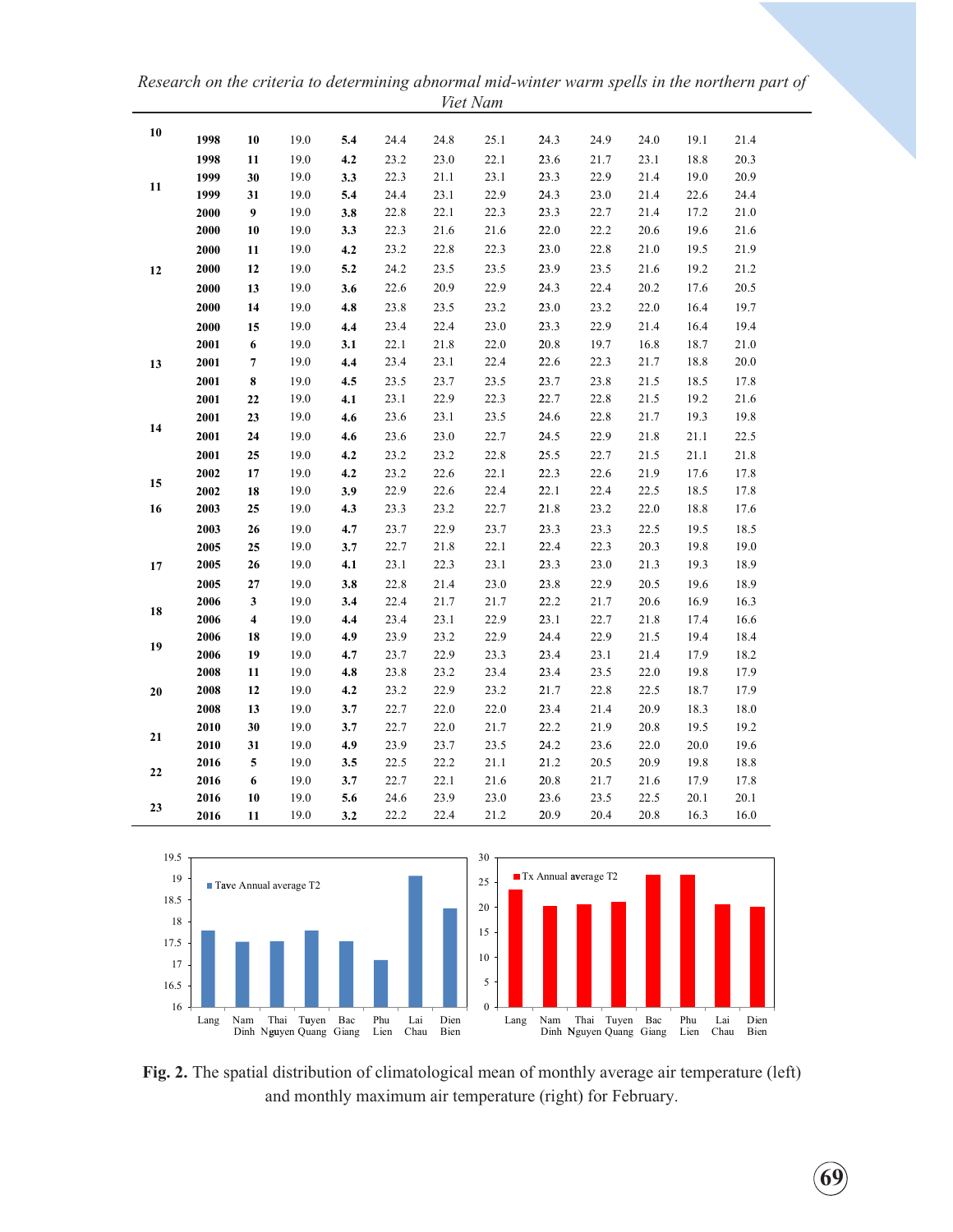

Fig. 3. The spatial distribution of climatological mean of monthly average air temperature (left) and monthly maximum air temperature (right) for December.

With the same survey method for January, the results of determining the number of abnormal warm spells in period of 1971-2016 in December and February show that suitable threshold  $\Delta T_{tb}^{i,j,k}$ is 1.5o C. In particular, there were 22 abnormal warm spells was occurred in February. The abnormal warm spells recorded in 2003, 2007, 2009 and 2010 had the longest length. Especially, there was a warm spell lasting up to 14 days from 13-25 February 2007 and up to 11 days from 1-11 February 2010. The daily mean air temperature and daily maximum air temperature are respectively popular in the range of 23-  $25^{\circ}$ C and  $27{\text -}29^{\circ}$ C during occurrence of abnormal warm spells (daily maximum air temperature is higher from 5-7°C than normal). The daily maximum air temperature was observed up to 30-32°C during abnormal warm spells occurred in 1973, 1979, 1991, 2003. Specially, daily maximum air temperature at the Lai Chau

 $\tilde{7}0$ 

and Dien Bien stations were usually recorded 31-  $33^{\circ}$ C and more than  $35^{\circ}$ C in some days.

For December, a total of 26 abnormal warm spells were identified during the period of 1971- 2016. Unlike January and February, abnormal warm spells recorded in February are common last in a short length of 2-4 days. There was only one abnormal warm spell lasting 6 days in 1975 (occurred from 3 to 8 December), and there were 3 abnormal warm spells lasting 5 days in 2001, 2002 and 2009. The daily average air temperature and the daily maximum temperature was respectively normal around  $23-25^{\circ}$ C and  $26-28^{\circ}$ C (higher than  $6^{\circ}$ C in comparison with the normal). There was only two abnormal warm spells occurred in 2002. Table 3 summarizes the results of the determination of abnormal warm spells in the DJF months according to the above selected thresholds.

Table 3. The number of abnormal warm spells recorded in DFJ from 1971-2016 based on selected thresholds and their characteristics.

| Month    | Total<br>number of<br>warm spells | List of years that warm<br>spells occurred                                                                                                                        | List of years<br>that had 2<br>warm spells<br>occurred | daily<br>average<br>temperatur<br>e in normal<br>$(^{\circ}C)$ | daily<br>maximum<br>temperature<br>in normal<br>$(^{\circ}C)$ | Longest<br>warm<br>spell | Duration<br>in days | Date      |
|----------|-----------------------------------|-------------------------------------------------------------------------------------------------------------------------------------------------------------------|--------------------------------------------------------|----------------------------------------------------------------|---------------------------------------------------------------|--------------------------|---------------------|-----------|
| January  | 23                                | 1980,<br>1987,<br>1991,<br>1979,<br>1999,<br>1993,<br>1994,<br>1998,<br>2000.<br>2001.<br>2002,<br>2003.<br>2005, 2006, 2008, 2010, 2016                          | 1980, 1993,<br>1998, 2001,<br>2006, 2016               | $22 - 23$                                                      | $26 - 28$                                                     | 2000                     | 7                   | $9-16$    |
| February | 22                                | 1978.<br>1979,<br>1973,<br>1981.<br>1998.<br>1987.<br>1990.<br>1991,<br>2003.<br>1999.<br>2007.<br>2009.<br>2010, 2013, 2015, 2016                                | 2009, 2010                                             | $23 - 25$                                                      | 27-29                                                         | 2007                     | 14                  | $13 - 25$ |
| December | 26                                | 1975.<br>1976.<br>1980,<br>1984.<br>1992.<br>1990.<br>1991.<br>1993.<br>1997.<br>1998.<br>2000.<br>1994.<br>2002,<br>2005,<br>2001,<br>2009,<br>2010, 2012, 2016. | 2002                                                   | $23 - 24$                                                      | $26 - 28$                                                     | 1975                     | 6                   | $3 - 8$   |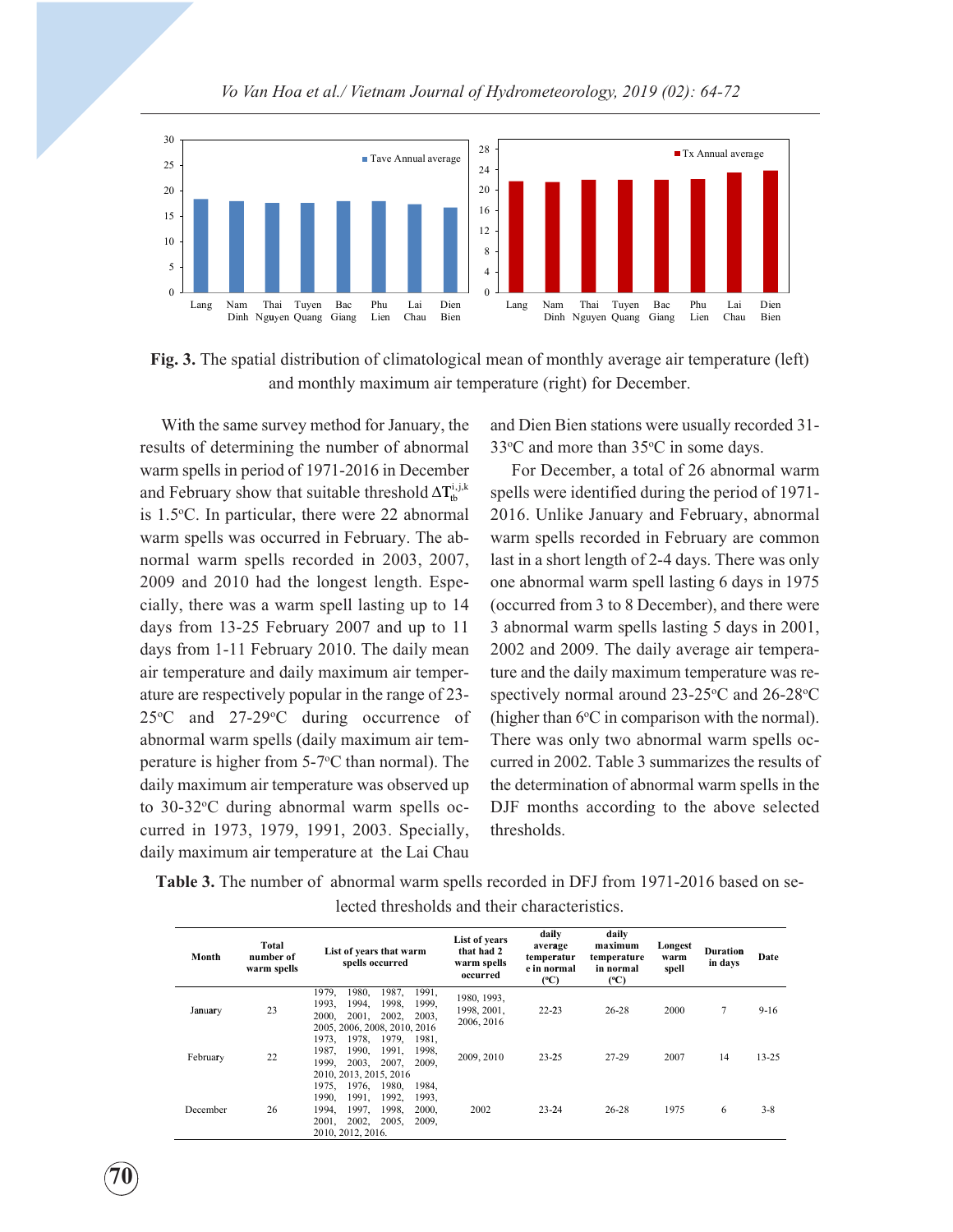## 4. Summary and Discussion

The multi-year average statistical characteristics of the temperature field in the mid-winter month (DJF) in the northern part of Vietnam during the period of 1971-2016 were investigated in this study. At the same time, based on these climatological characteristics, the method of identifying in DJF months has been proposed. The survey and evaluation results show that suitable threshold for determining abnormal warm spell in January is  $3^{\circ}$ C and  $1.5^{\circ}$ C for December and February (monthly average temperature compare with standard threshold). Basing on these given threshold, there respectively were 23, 22 and 26 abnormal warm spells in January, February and December. The daily average temperature varies from 22 to  $25^{\circ}$ C, while the daily maximum temperature flactuate in the range of 26-29°C. However, the daily maximum temperature reached 30-33o C in some days. In average, the length of abnormal warm spells in DJF lasts from 2-4 days. In some special cases, the duration of warm spells can be last up to more than 6 days. The longest warm spell last up to 14 days in 2007.

Although encouraging results have been achieved, there are still some shortcomings in this research such as the role of driven weather patterns, atmospheric circulation and urban effects, the impact of topography on the occurrence of abnormal warm spells in the mid-winter months was not considered. Besides, the application of found thresholds in determining abnormal warm spells in operation is still difficult. In subsequent studies, we will step by step focus on addressing these shortcomings to improve criteria in determining abnormal warm spells as well as.

#### Acknowledgments.

This work was supported by the Ministry of Natural Resources and Environment through the national Project "The impact of climate change on abnormal cold surge and heat wave in the winter at the Viet Nam northern mountain areas to serve for socio-economic development" (code: BDKH.25/16-20).

#### **References**

1. Do, H.D., 2014. Research on simulating extreme climate events by using regional climate model. PhD Thesis, 180.

2. Phan, V.T. et al., 2010, Research on impacts of global climate change on extreme climate events in Vietnam, forecasting ability and adaptive strategy. The national scientific project report. Code: KC08.29/06-10, 230.

3. Phan, V.T. et al., 2011. Research on implementing seasonal prediction system for extreme climate events to serve natural disaster prevention in Vietnam. The national scientific project report. Code: DT.NCCB-DHUD.2011- G/09.

4. Kieu, T.X. et al., 2015. Research on establishing climate change senarios for extreme weather phenomena for period of 2015-2030 in Vietnam region by using global climate change senarios of Kakushin project. The national scientific project report. Code: BDKH.01/10-15

5. Arkadiusz, M., Tomczyk, Agnieszka, S., Ewa, B., Marek, P., 2019. Atmospheric circulation conditions during winter warm spells in Central Europe. Natural Hazards, 96 (3): 1413- 1428.

6. Francis, J.A., Vavrus, S.J., 2012. Evidence linking Arctic amplification to extreme weather in mid-latitudes. Geophys Res Lett, 39: L06801.

7. Vo, V.H., Vu, A.T., Du, D.T., Mai, K.H., Luong, T.T.H., Luu, K.H., 2018. Study on a case